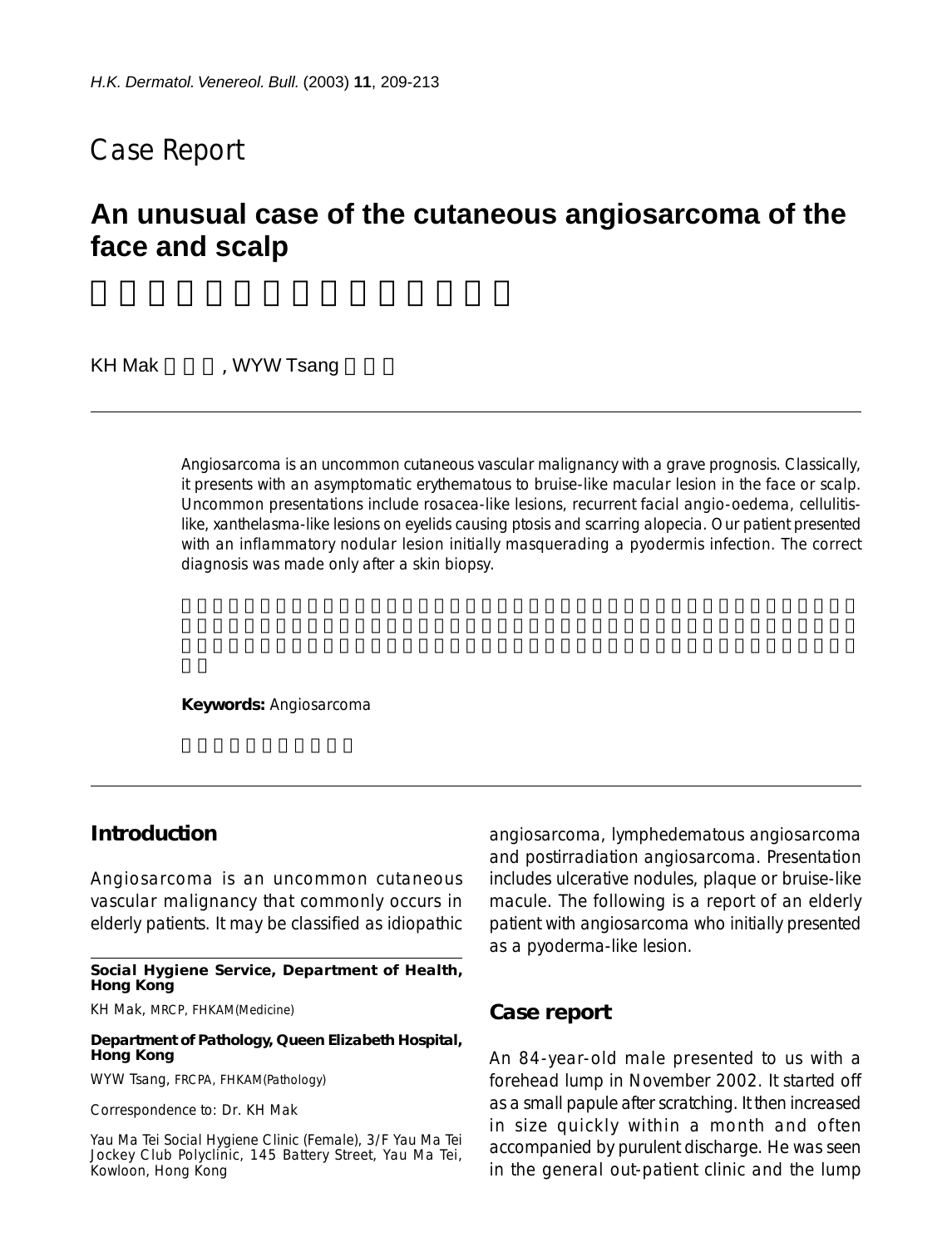shrunk slightly after a course of clavulanate K and amoxycillin trihydrate. His past health was good and there was no history of radiation. On physical examination, a 2.5 x 1.5 cm plaque on right frontal scalp was noted; this was topped with focal crusts and pustules. There was fluctuation on palpation. No cervical lymphadenopathy was detected. The clinical differential diagnoses included kerion, deep fungal infection, atypical mycobacterial infection and squamous cell carcinoma.

Blood tests included complete blood picture, liver and renal functions were normal. Urine for sugar was negative. Wound swab revealed Pseudomonas aeruginosa. The lesion was treated initially as an abscess with incision and drainage. A course of ofloxacin was given and the lesion shrunk slightly but then progressed to a fleshy growth (Figure 1). Incision and drainage was repeated but no more pus could be expressed. In addition, small furuncle-like papules were emerging in the vicinity of the lesion (Figure 2).

An incisional biopsy was subsequently performed which showed lobules of tumour in the dermis (Figure 3). The tumour cells were polygonal with moderately pleomorphic nuclei. Focal formation of irregular dissecting vascular channels lined by atypical, hobnail endothelium and papillary processes was noted (Figure 4). Immunohistochemical studies for endothelial markers, CD31 and CD34 were positive (Figures 5a & 5b) which confirmed the diagnosis of angiosarcoma. The presence of multiple satellite lesions rendered the lesion unresectable. The patient was referred for radiotherapy.



**Figure 1.** Erythematous and fleshy growth on right frontal scalp with focal crusted areas.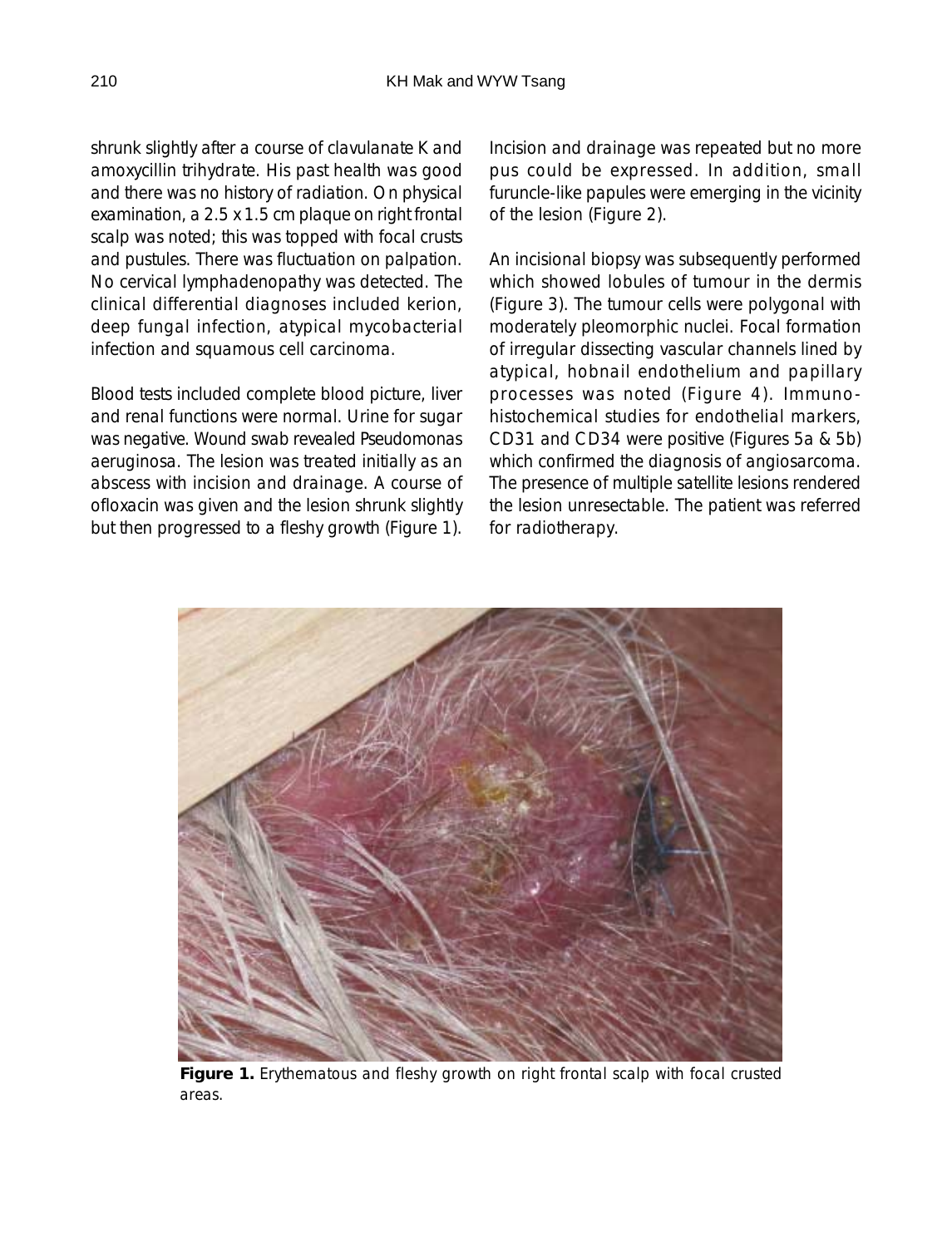

**Figure 2.** Emergence of satellite nodules in vicinity of the original growth.



**Figure 3.** The entire dermis was infiltrated by lobules of tumour cells.



**Figure 4.** The tumour cells appeared to form irregular dissecting vascular channels in focal areas.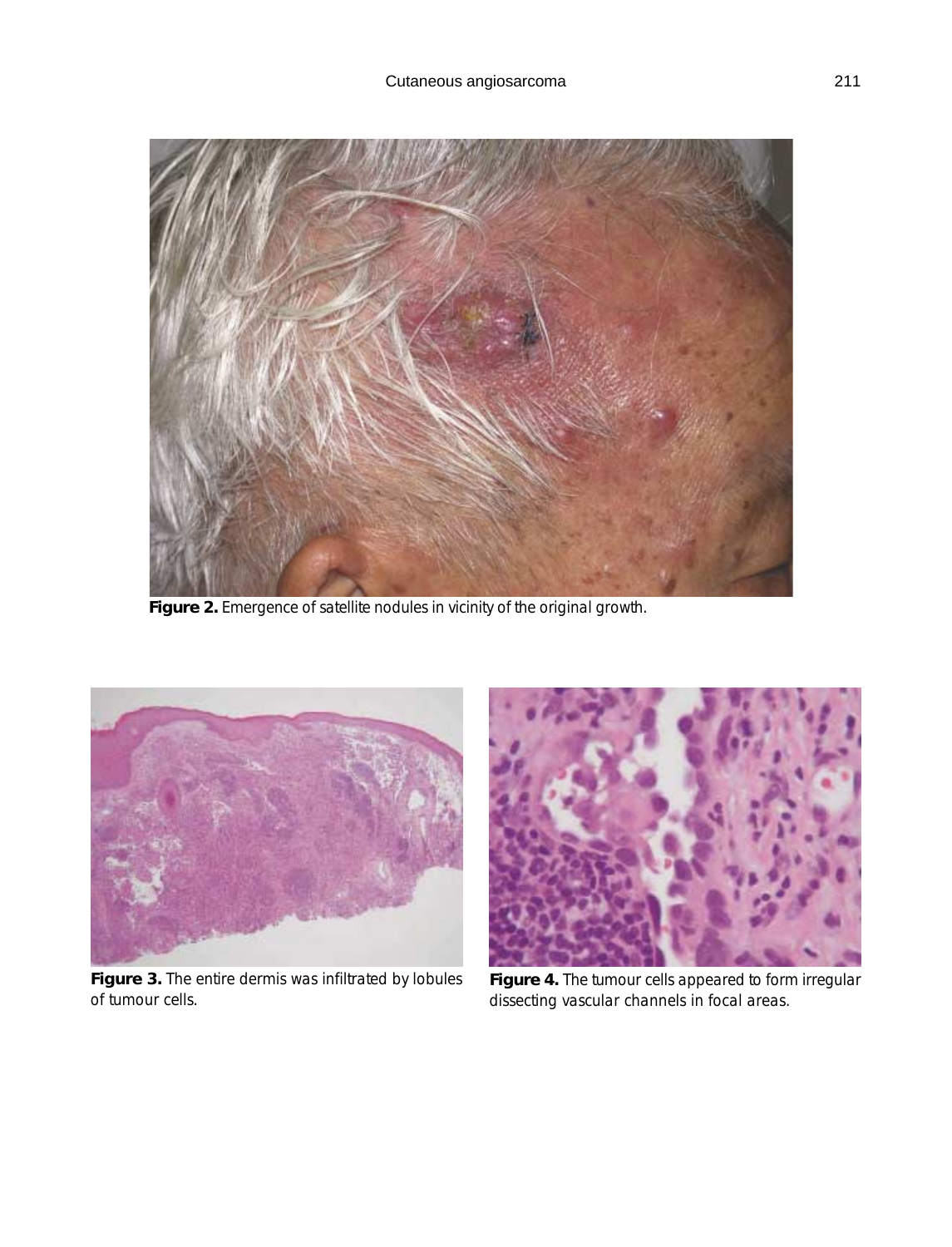

**Figure 5.** Endothelial markers, CD31 and CD34 were positive.

## **Discussion**

Angiosarcoma accounts for only 2% of all soft tissue tumours. About 60% of all angiosarcomas arose from skin and superficial soft tissue especially in the head and neck region.<sup>1</sup> Cutneous angiosarcoma (CA) is a rare malignant tumour in which the tumour cells differentiate towards vascular endothelial cells. There are three distinct subgroups: cutaneous angiosarcoma of the face and scalp of elderly patients (Wilson Jones angiosarcoma), cutaneous angiosarcoma associated with lymphoedema and radiationinduced cutaneous angiosarcoma.

CA of the face and scalp of the elderly was first described in 1945, but it was Wilson Jones in 1964 who first distinguished it from other forms of cutaneous angiosarcomas.2 This disease affects predominantly elderly with a male to female ratio of 2:1.2 No predisposing factor has been identified. It is a highly aggressive tumour and characterised by multifocal infiltrating growth, often extending far wider than the clinical impression. Metastasis occurs after wide local spread in head and neck regions; most commonly to lymph nodes, lungs, liver and bone.<sup>3</sup>

Clinical presentation of CA can be quite variable. Early lesions may appear as bruise-like areas. The lesions may be bluish or violaceous; with nodules, plaques, flat infiltrating or ill-defined haemorrhagic areas; there may be haemorrhage or ulceration. Satellite lesions may appear in the vicinity of the main lesion in advanced disease. Atypical presentations such as rosacea-like lesion, recurrent facial angio-oedema, cellulitis-like, xanthelasma-like lesions on eyelids causing ptosis and scarring alopecia had been reported.<sup>4-9</sup> In the present case, the initial pyoderma-like presentation was probably due to superimposed infection.

Histologically, CA shows variable degree of differentiation even in the same tumour. The well-differentiated lesions consist of irregular anastomosing vascular channels slated wide-apart in the dermis and subcutis, which may be misinterpreted as haemangioma or lymphangioma. In poorly-differentiated lesions, there may be solid proliferations of polygonal or spindle-shaped pleomorphic endothelial cells, with poorly formed vascular spaces, mimicking carcinoma and melanoma. In these cases, immunohistochemical studies can be very helpful. Factor VIII-related antigen and Ulex europaeus I lectin are positive in most well-differentiated cases. CD34 is more sensitive but less specific. CD31, in contrast, is a highly specific but less sensitive endothelial marker.